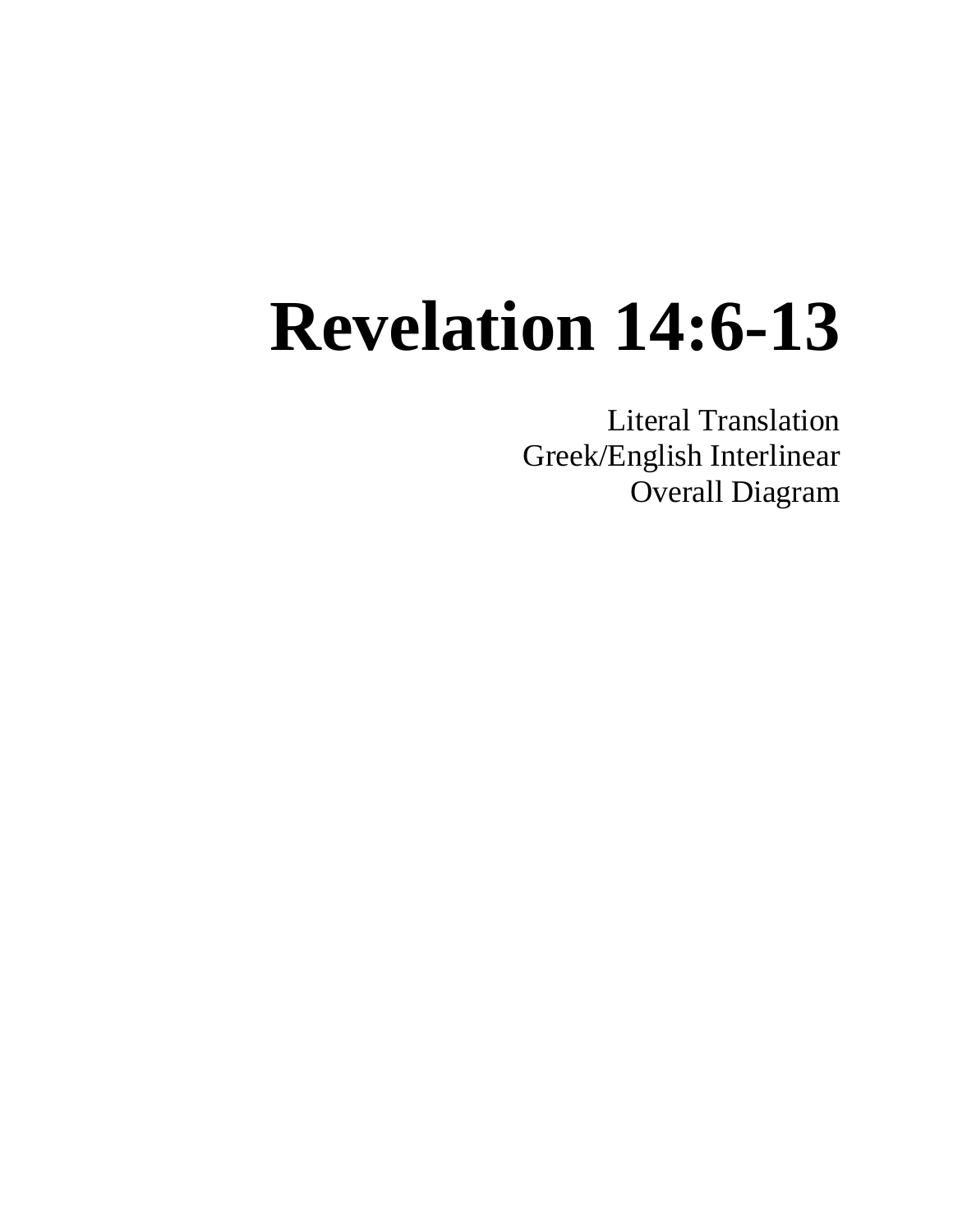Literal Translation (continued)

**1 ¶ And I saw, and look,** *a* **Lamb had been standing upon Mount Zion! And with Him were**  *a* **hundred forty-four thousand, having the name of His Father having written upon their foreheads.**

**2 And I heard a sound from out of Heaven, as** *a* **sound of many waters, and as** *a* **sound of great thunder. And I heard a sound of harpers harping on their harps.**

**3 And they are singing as** *a* **new song before the throne, and before the four living creatures and the elders. And no one was able to learn the song except the hundred forty-four thousand, the ones who had been redeemed from the earth.**

**4 These are who were not defiled with women, for they are virgins. These are the ones following the Lamb wherever He should go. These were redeemed from men** *a* **firstfruit to God and to the Lamb.**

**5 And in their mouth was not found deceit, for they are without blemish before the throne of God.**

**6 ¶ And I saw another angel flying in midheaven, having an eternal gospel to evangelize to the** *ones* **dwelling upon the earth, even every nation and tribe and language and people,**

**7 saying in a great voice, Fear God, and give to Him glory, because the hour of His judgment came; and, Give worship to the One who has made the heaven, and the earth, and the sea, and the fountains of waters.** 

**8 And another angel followed, saying, Fallen, fallen, Babylon the great city because out of the wine of the fury of her fornication she has made all nations to drink.**

**9 And a third angel followed them, saying in a great voice, If anyone is worshipping the beast and its image, and receives a mark upon his forehead, or upon his hand,**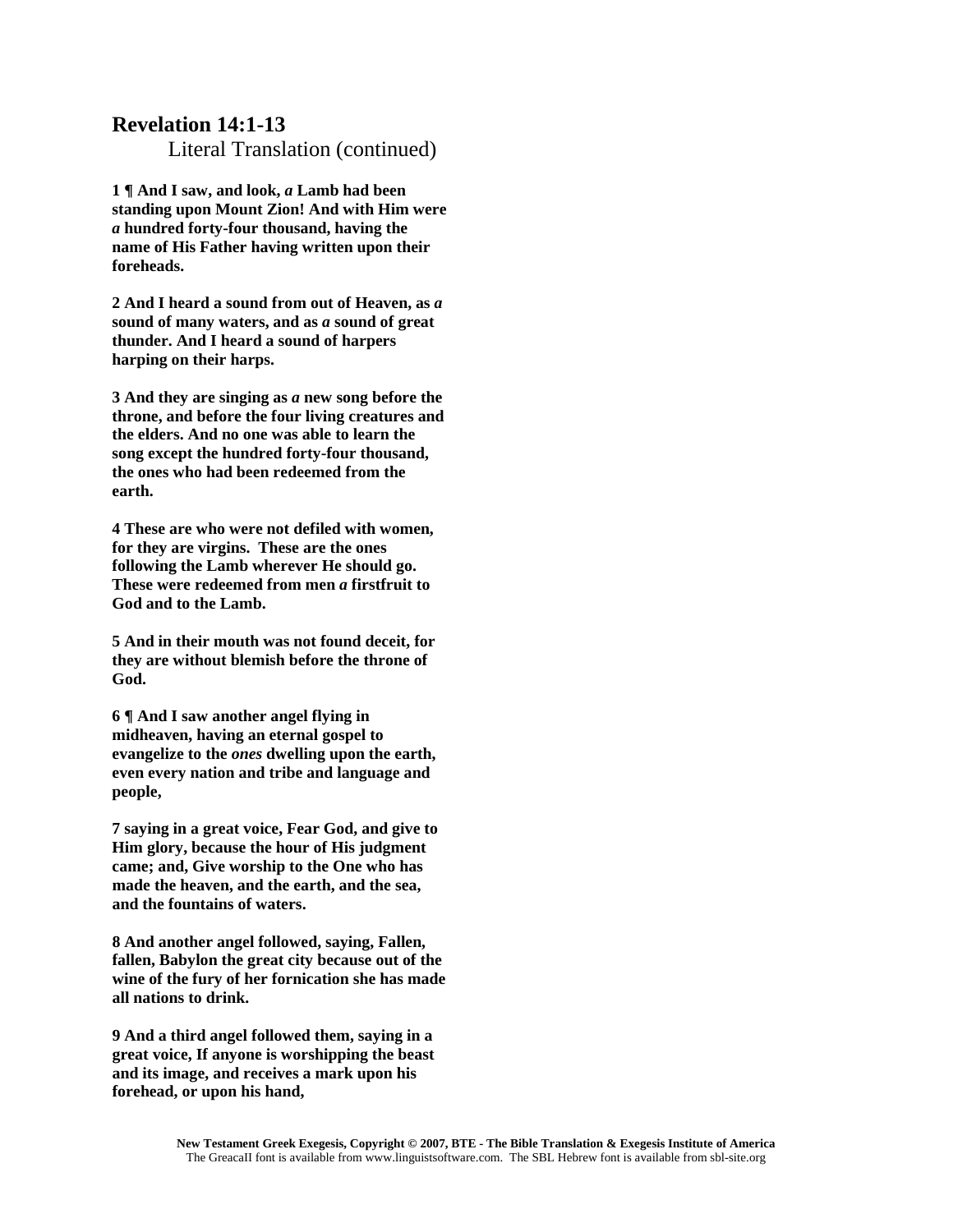Literal Translation (continued)

**10 he also will drink of the wine of the fury of God which has been mixed undiluted in the cup of His anger. And he will be tormented in fire and sulfer before the holy angels and before the Lamb.**

**11 And the smoke of their torment is rising up forever and ever. And the ones worshiping the beast and its image have no rest night and day, even if anyone is receiving the mark of its name.**

**12 Here is the endurance of the saints; here** *are*  **the** *ones* **keeping the commandments of God, and the faith of Jesus.**

**13 ¶ And I heard a voice from out of Heaven saying to me, Write: Blessed** *are* **the dead, the ones who are dying in the Lord from now. Yes, the Spirit is saying, In order that they might rest from their labors, and their works are following with them.**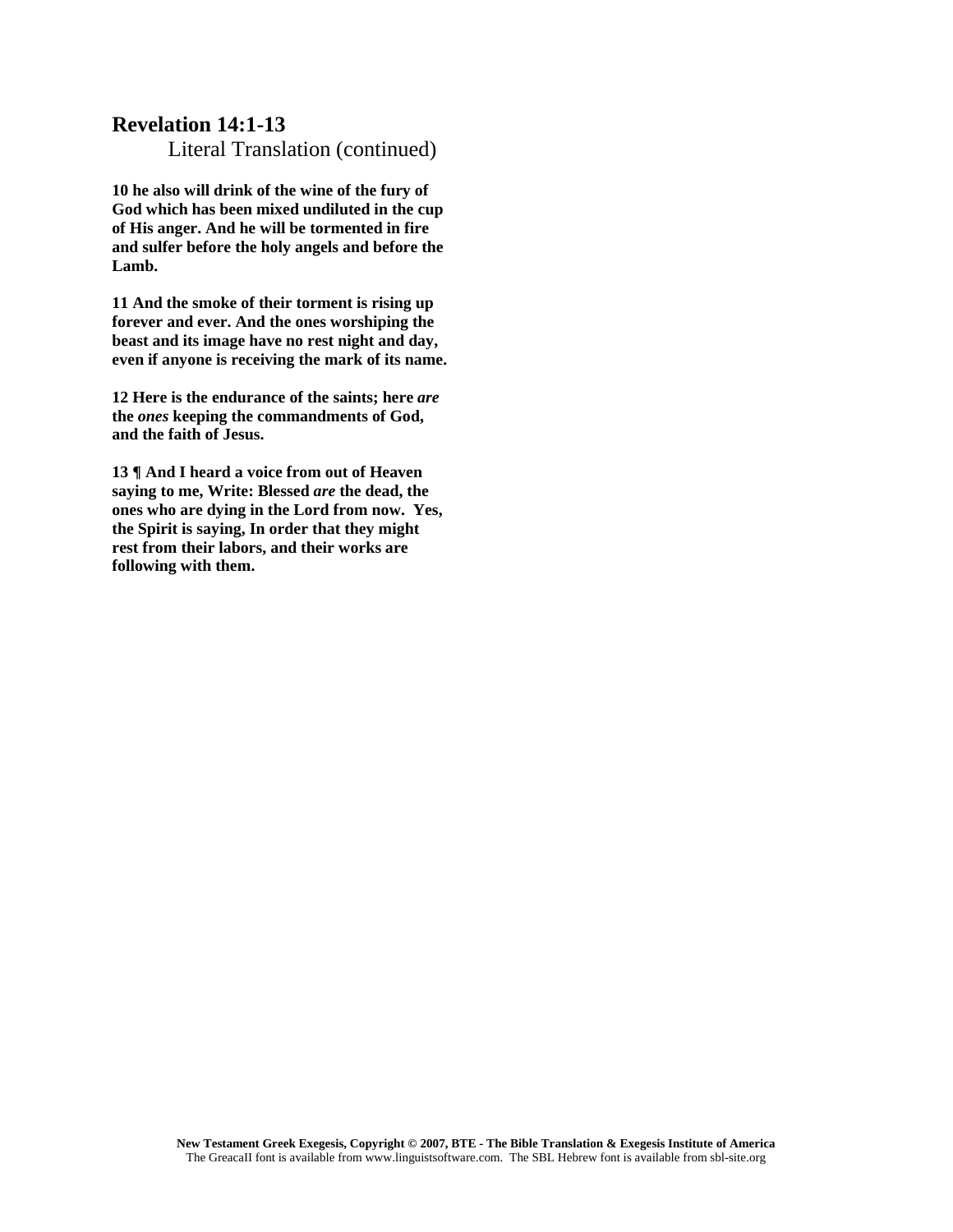Greek / English Interlinear

6) Καὶ εἶδον ἄλλον ἄγγελον πετώμενον (πετόμενον) εν And I saw another angel flying (flying) in

μεσουρανήματι, έχοντα εὐαγγέλιον αἰώνιον, εὐαγγελίσαι (ἐπὶ) midheaven, having gospel eternal, to evangelize (over)

**τούς κατοικούντας (καθημένους) έπι της γης, και (έπι) παν** the ones dwelling (sitting) upon the earth, even (over) every

**έθνος καὶ φυλὴν καὶ γλῶσσαν καὶ λαόν,** nation and tribe and tongue and people,

7) λέγοντα (λέγων) εν φωνῆ μεγάλη, Φοβήθητε τὸν Θεὸν, καὶ δότε saying (saying) in voice great, Fear the God, and give **aὐτῶ δόξαν, ὅτι ἦλθεν ἡ ὥρα τῆς κρίσεως αὐτοῦ, καὶ** to Him glory, because came the hour the of judgment of Him, and

**proskunhvsate tw`/ poihvsanti to;n oujrano;n kai; th;n gh`n kai;**  give worship the One who to has made the heaven and the earth and

**[th;n] qavlassan kai; phga;" uJdavtwn.**  [the] sea and fountains of waters.

8) Καὶ ἄλλος ἄγγελος (δεύτερος) ἠκολούθησεν, λέγων, Έπεσεν And another angel (second) followed, saying, Fallen *έπεσε(ν)* **Βαβυλών ή [πόλις ή] μεγάλη, ότι (ή) εκ του̂** fallen Babylon the [city the] great, because (who) out of the **o**ίνου τοῦ θυμοῦ τῆς πορνείας αὐτῆς πεπότικε(ν) πάντα (τὰ) wine the of fury the of fornication of her has made to drink all (the)  $\epsilon$ θνη.

nations.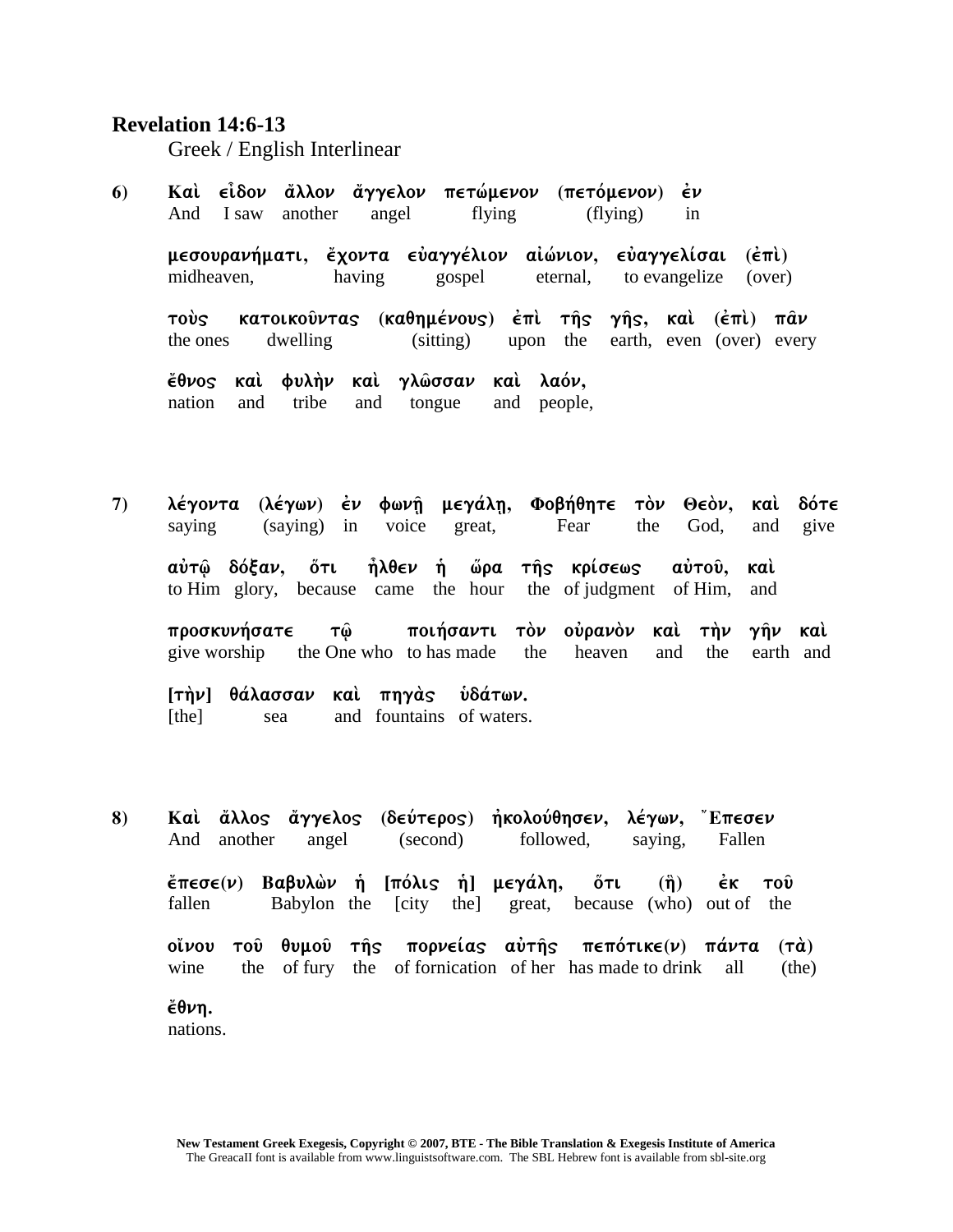Greek / English Interlinear (continued)

- 9) Καί τρίτος (ἄλλος) ἄγγελος (τρίτος) ἠκολούθησεν αὐτοῖς, λέγων And third (another) angel (third) followed them, saying έν φωνῆ μεγάλῃ, Eἴ τις (προσκυνεῖ) τὸ θηρίον προσκυνεῖ in voice great, If anyone (is worshipping) the beast is worshipping **καὶ τὴν εἰκόνα αὐτοῦ, καὶ λαμβάνει χάραγμα ἐπὶ τοῦ μετώπου** and the image of it, and is receiving mark upon the forehead **aύτου, η έπι την χείρα αύτου,** of him, or upon the hand of him,
- 10) **καί αύτός πίεται εκ του οίνου του θυμου του Θεου, του** even himself he will drink out of the wine the of fury the of God, the **κεκερασμένου ἀκράτου ἐν τῶ ποτηρίω τῆς ὀργῆς αὐτοῦ, καὶ** has been mixed undiluted in the cup the of anger of Him, and **βασανισθήσεται έν πυρί καὶ θείω ἐνώπιον [τῶν] (ἀγγέλων)**

they will be tormented in fire and sulfur before [the] (angels)

<u>άγίων αγγέλων, καὶ ἐνώπιον τοῦ ἀρνίου·</u> holy angels, and before the Lamb;

11) **καί ο καπνος του βασανισμου αυτών αναβαίνει είς αίώνας** and the smoke the of torment of them is rising up into ages aἰώνων· (αναβαίνει) καὶ οὐκ ἔχουσιν ανάπαυσιν ἡμέρας καὶ of ages; (is rising up) and not have rest day and νυκτός οί προσκυνοῦντες τὸ θηρίον καὶ τὴν εἰκόνα αὐτοῦ, night the ones worshipping the beast and the image of it, **καὶ εἴ τις λαμβάνει τὸ χάραγμα τοῦ ὀνόματος αὐτοῦ.** even if anyone is receiving the mark the name of it.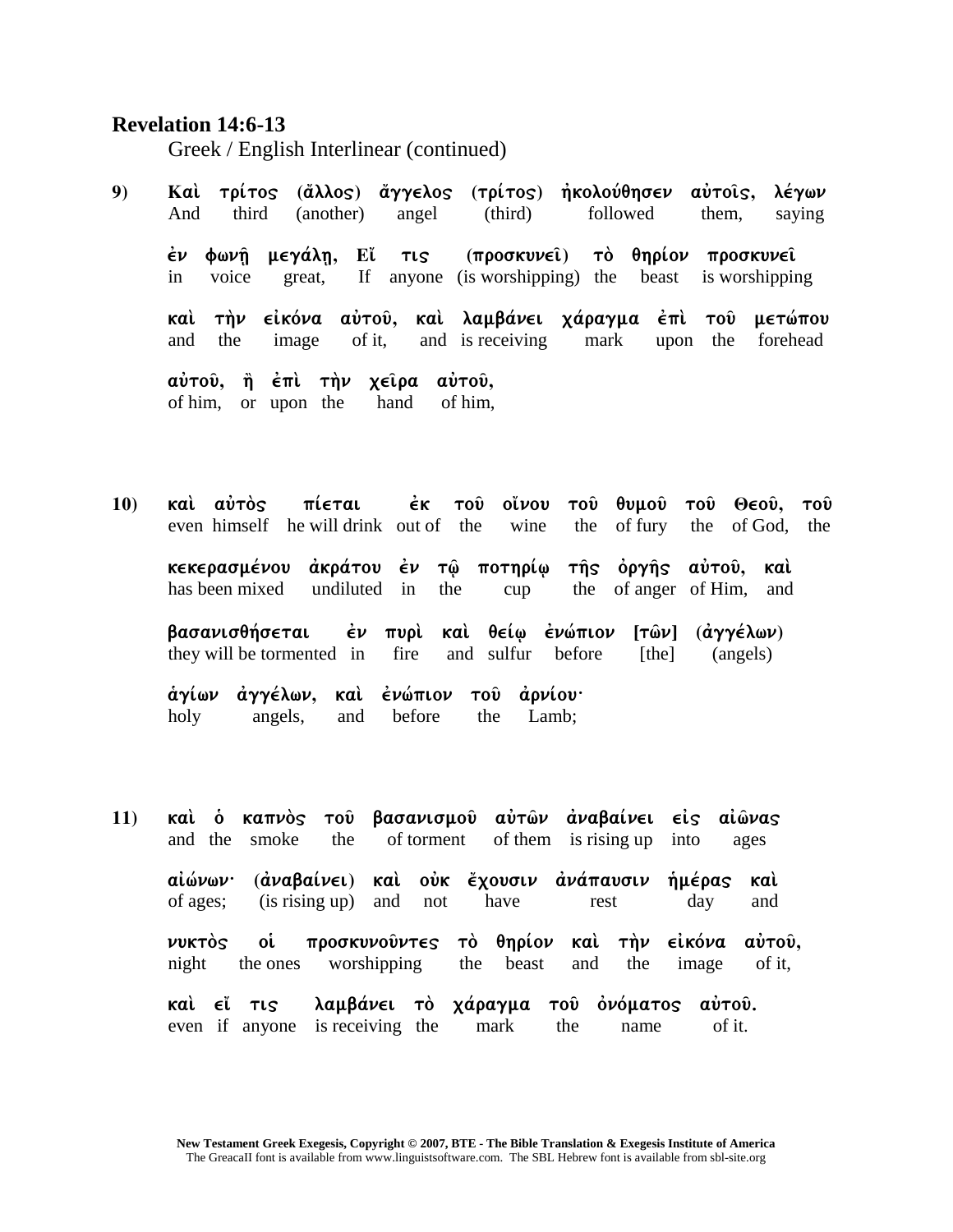Greek / English Interlinear (continued)

**12)**  $\hat{\omega}$ δε (ή) ύπομονή τ $\hat{\omega}$ ν άγίων έστίν· [ $\hat{\omega}$ δε] οι τηρούντες τας here (the) endurance the of saints is; [here] the ones keeping the

έντολάς τοῦ Θεοῦ καὶ τὴν πίστιν Ἰησοῦ. commandments the of God and the faith of Jesus.

13) Καί ήκουσα φωνής έκ του ούρανου λεγούσης [μοι], Γράψον, And I heard voice out of the heaven saying [to me], Write,

Maκάριοι οἱ νεκροὶ οἱ ἐν Κυρίω ἀποθνήσκοντες ἀπ' ἄρτι· Blessed the dead the ones in Lord dying from now;

**ναί, λέγει το Πνεύμα, <sup>γ</sup>ίνα αναπαύσωνται (αναπαήσονται)** yes, is saying the Spirit, in order that they might rest (they will rest)

έκ τῶν κόπων αὐτῶν· τὰ γὰρ ἔργα αὐτῶν ἀκολουθ**εῖ με**τ' out of the labors of them; the for works of them are following with

**αύτων.** 

them.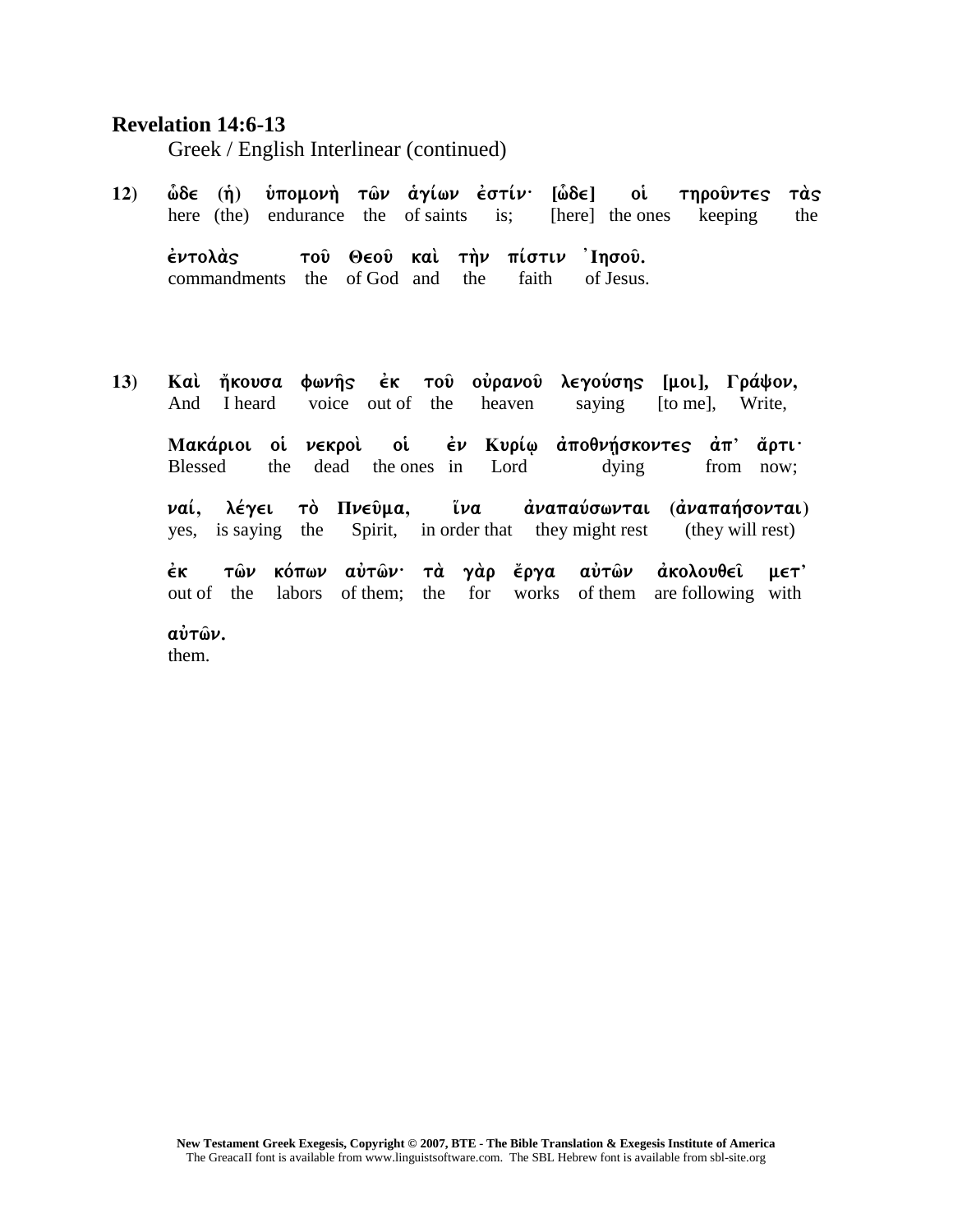

**New Testament Greek Exegesis, Copyright © 2007, BTE - The Bible Translation & Exegesis Institute of America** The GreacaII font is available from www.linguistsoftware.com. The SBL Hebrew font is available from sbl-site.org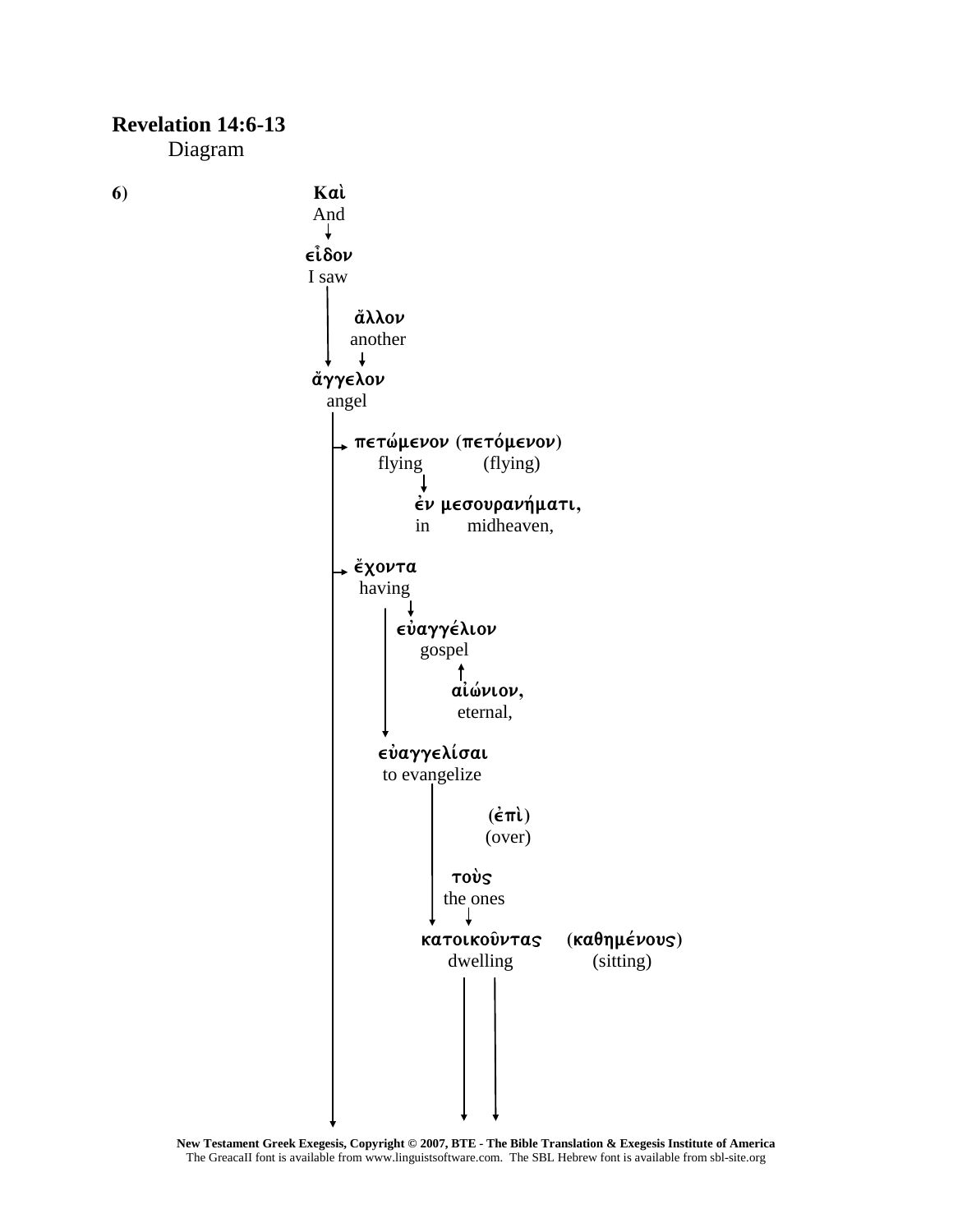

**New Testament Greek Exegesis, Copyright © 2007, BTE - The Bible Translation & Exegesis Institute of America** The GreacaII font is available from www.linguistsoftware.com. The SBL Hebrew font is available from sbl-site.org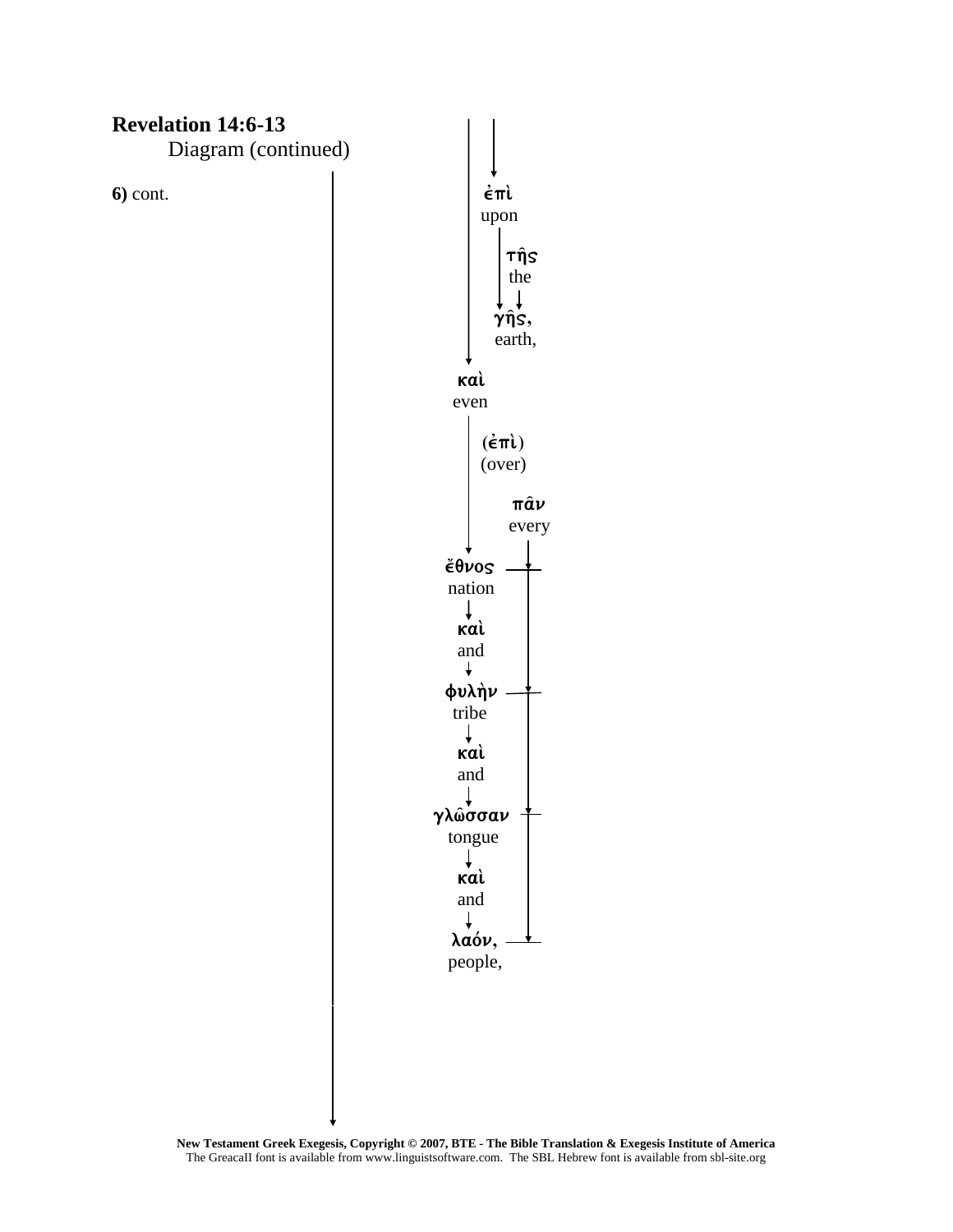

**New Testament Greek Exegesis, Copyright © 2007, BTE - The Bible Translation & Exegesis Institute of America** The GreacaII font is available from www.linguistsoftware.com. The SBL Hebrew font is available from sbl-site.org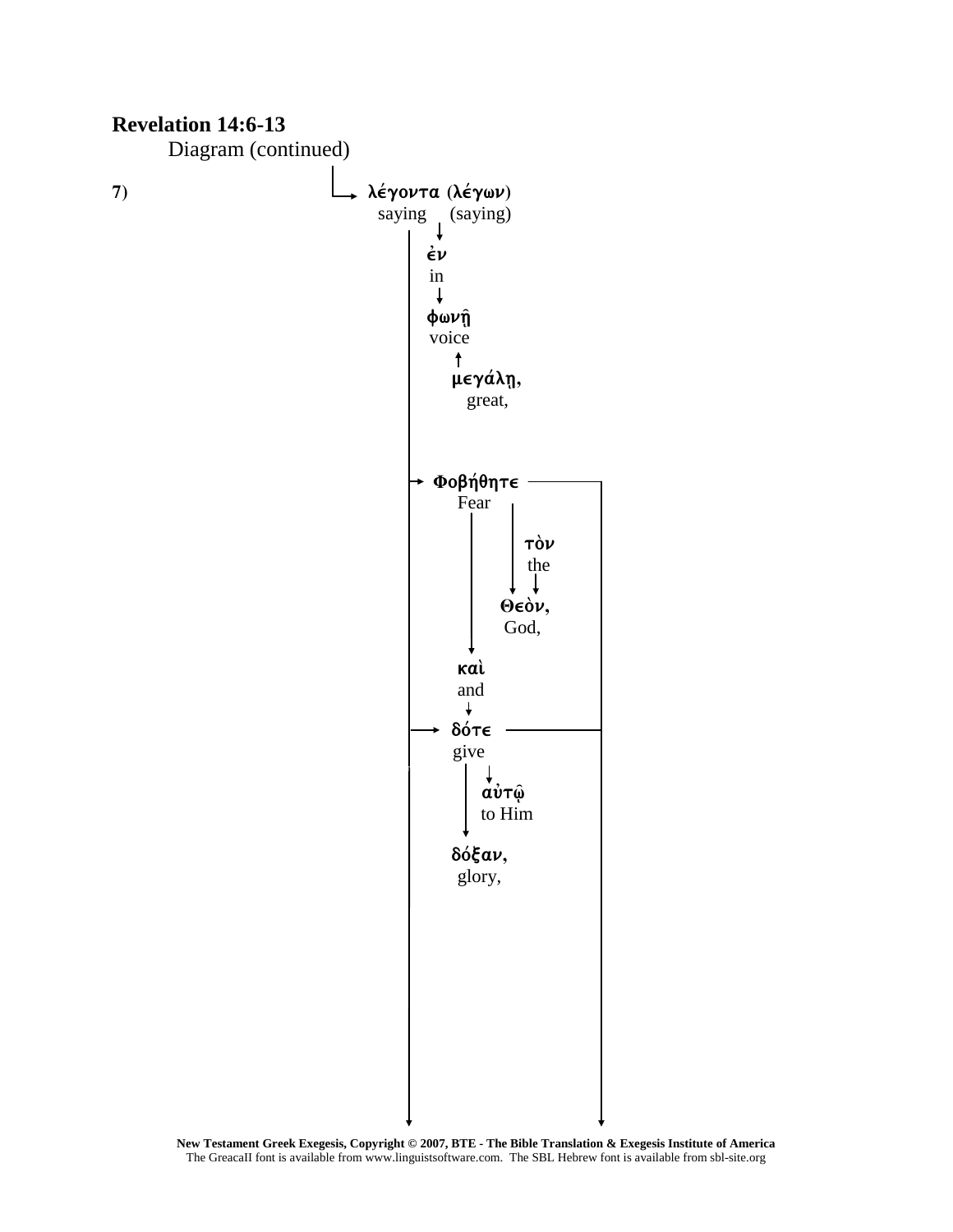

**New Testament Greek Exegesis, Copyright © 2007, BTE - The Bible Translation & Exegesis Institute of America** The GreacaII font is available from www.linguistsoftware.com. The SBL Hebrew font is available from sbl-site.org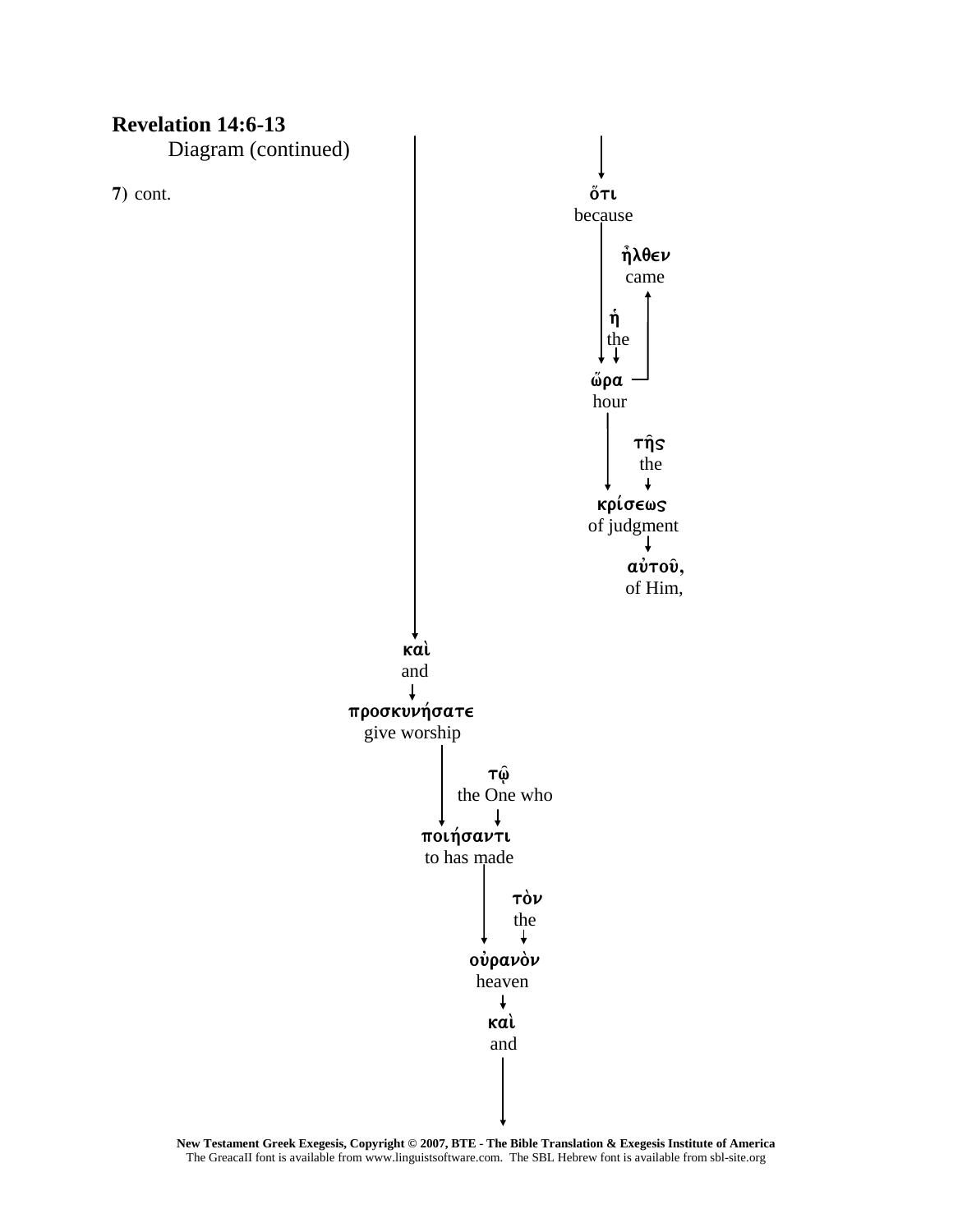

**New Testament Greek Exegesis, Copyright © 2007, BTE - The Bible Translation & Exegesis Institute of America** The GreacaII font is available from www.linguistsoftware.com. The SBL Hebrew font is available from sbl-site.org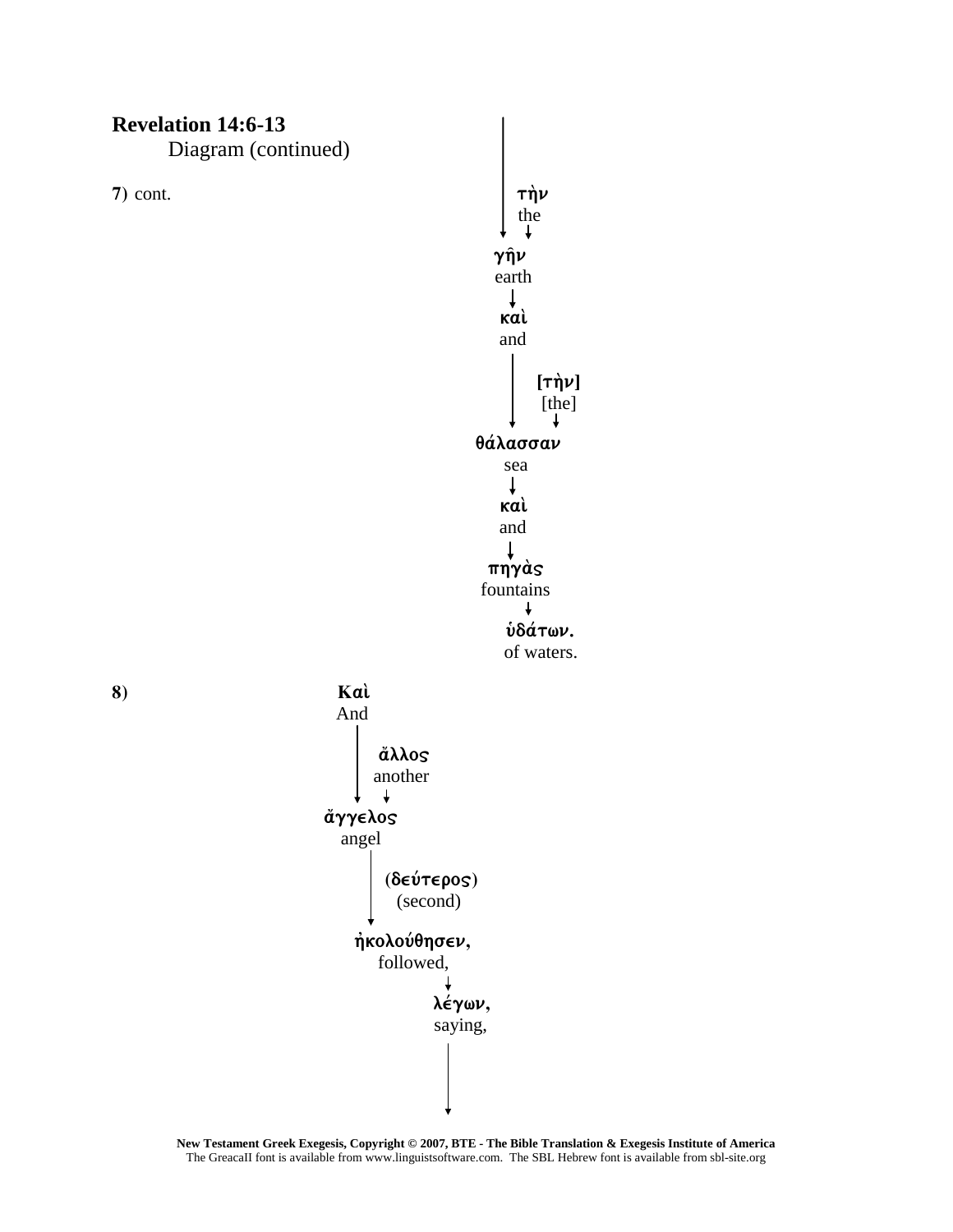

**New Testament Greek Exegesis, Copyright © 2007, BTE - The Bible Translation & Exegesis Institute of America** The GreacaII font is available from www.linguistsoftware.com. The SBL Hebrew font is available from sbl-site.org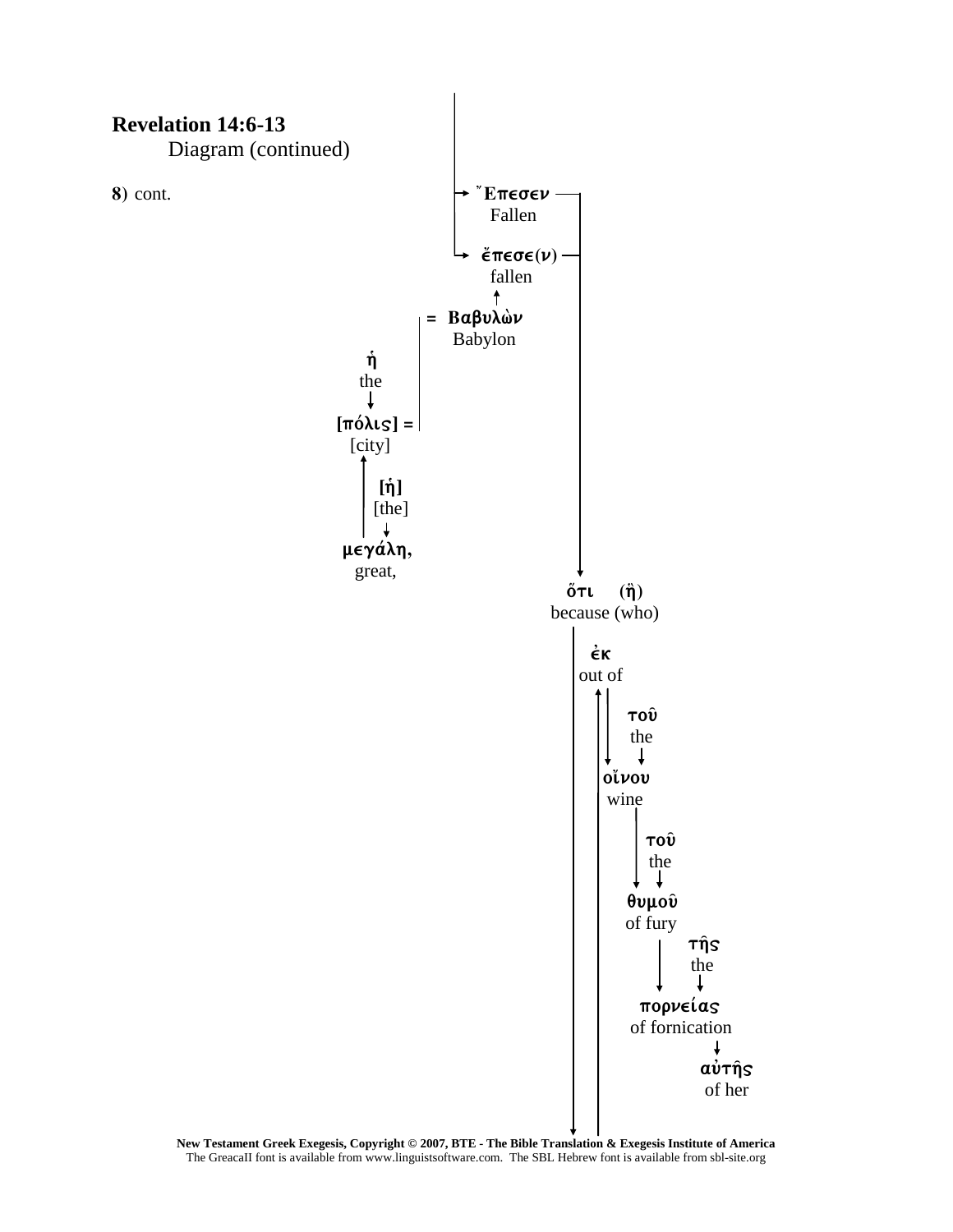Diagram (continued)



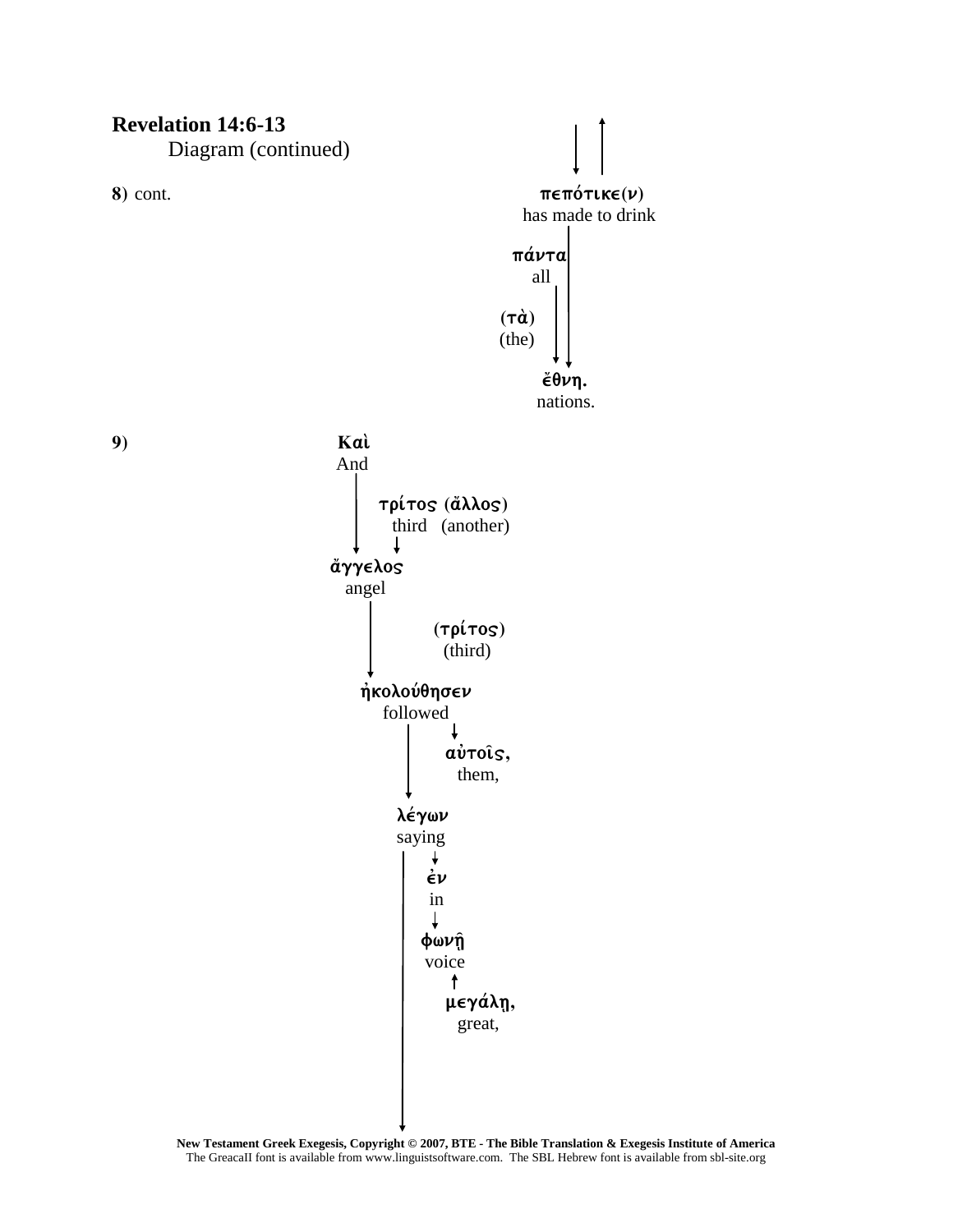Diagram (continued)

**9**) cont.  $E\mathbf{\tilde{t}}$ 

 If  $\downarrow$  $\begin{array}{|c|c|c|c|c|}\n\hline\n\text{true} & \text{true} & \text{true} \end{array}$  anyone  **(proskunei`)**  (is worshipping) **to;**  $\mathbf{t}$  to  $\mathbf{t}$  to  $\mathbf{t}$  to  $\mathbf{t}$  to  $\mathbf{t}$  to  $\mathbf{t}$  to  $\mathbf{t}$ the state of the state of the state of the state of the state of the state of the state of the state of the state of the state of the state of the state of the state of the state of the state of the state of the state of t  $\theta$ ηρίον beast and the set of the set of the set of the set of the set of the set of the set of the set of the set of the set of the set of the set of the set of the set of the set of the set of the set of the set of the set of the  $\pi$ ροσκυνει is worshipping  $\downarrow$  *kai*  $\vert \vert$  **kai**  and  $\vert \vert$   $\vert$   $\vert$   $\tau \eta \nu$ the contract of the state of the state of the state of the state of the state of the state of the state of the  $\ddot{\phantom{1}}$ *είκόνα*  image ↓ **α**ύτου̂, of it, **kai;**  $k = \frac{1}{2}$  **kai**;  $k = \frac{1}{2}$  **kai**;  $k = \frac{1}{2}$  **kai**;  $k = \frac{1}{2}$  **kai**;  $k = \frac{1}{2}$  **kai**;  $k = \frac{1}{2}$  **kai**;  $k = \frac{1}{2}$  **kai**;  $k = \frac{1}{2}$  **kai**;  $k = \frac{1}{2}$  **kai**;  $k = \frac{1}{2}$  **kai**;  $k = \frac{1}{2}$  **kai**;  $k = \frac$  and  $\lambda$ αμβάνει is receiving T **χάραγμα** mark and the state of the mark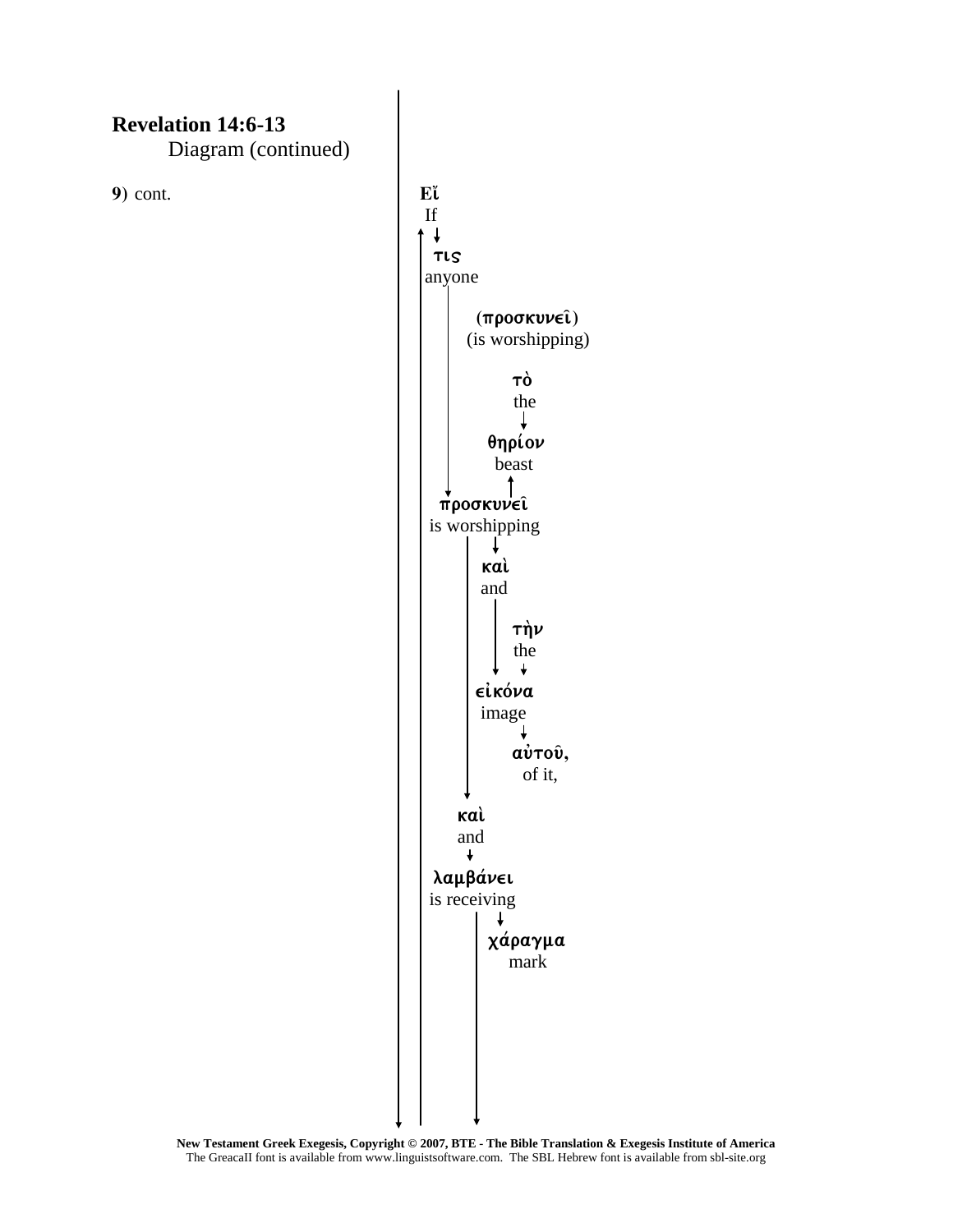

**New Testament Greek Exegesis, Copyright © 2007, BTE - The Bible Translation & Exegesis Institute of America** The GreacaII font is available from www.linguistsoftware.com. The SBL Hebrew font is available from sbl-site.org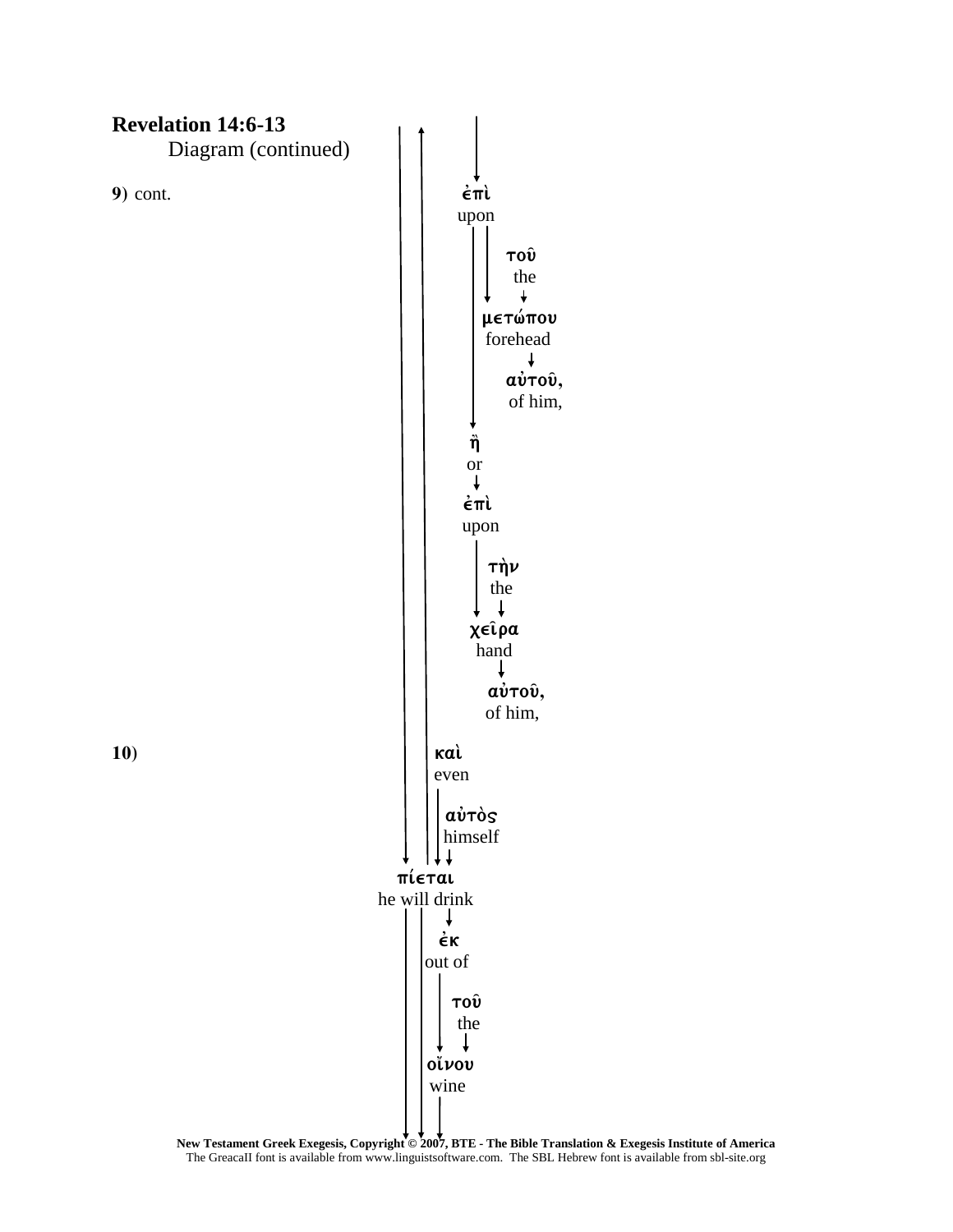Diagram (continued)



**New Testament Greek Exegesis, Copyright © 2007, BTE - The Bible Translation & Exegesis Institute of America** The GreacaII font is available from www.linguistsoftware.com. The SBL Hebrew font is available from sbl-site.org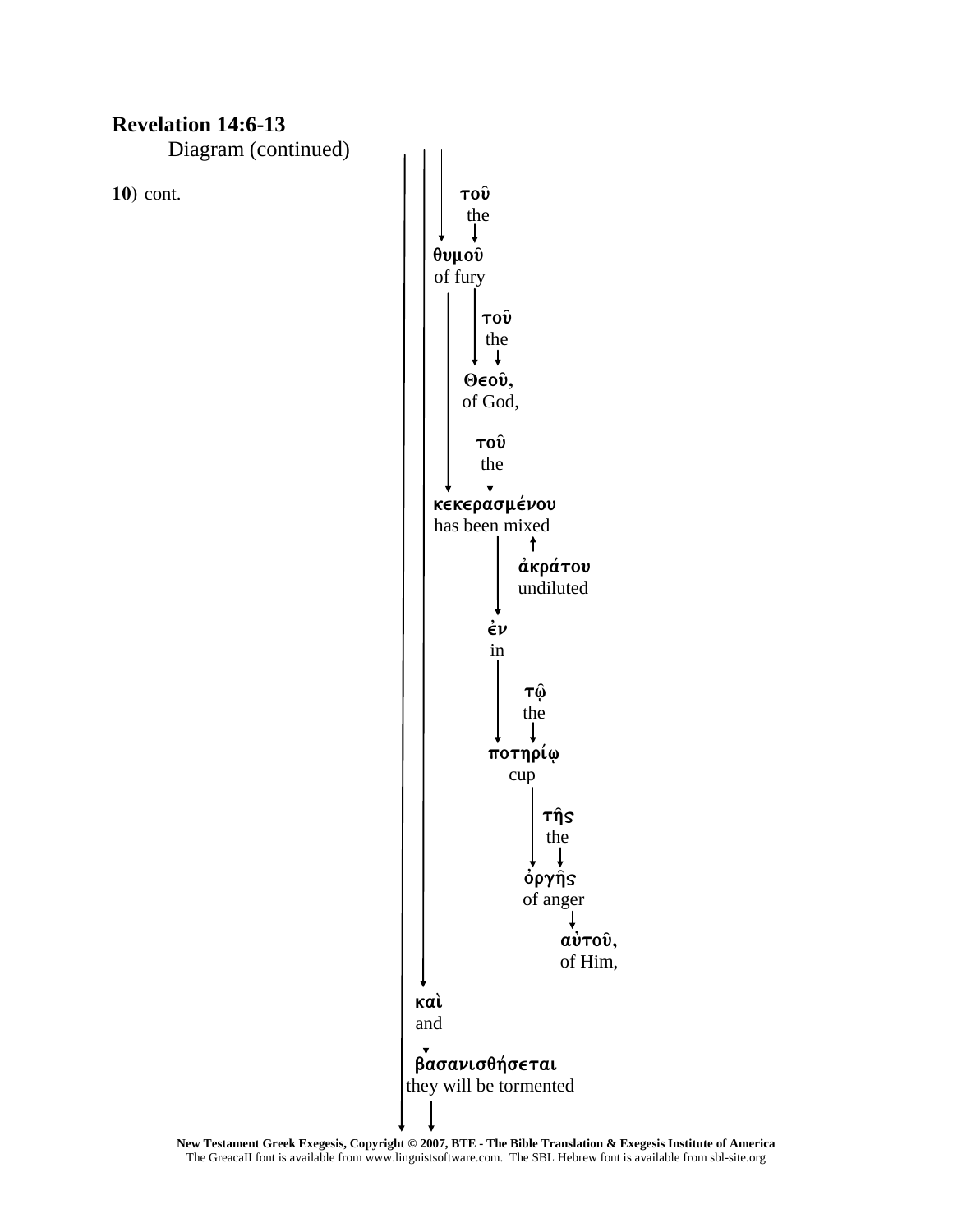Diagram (continued)

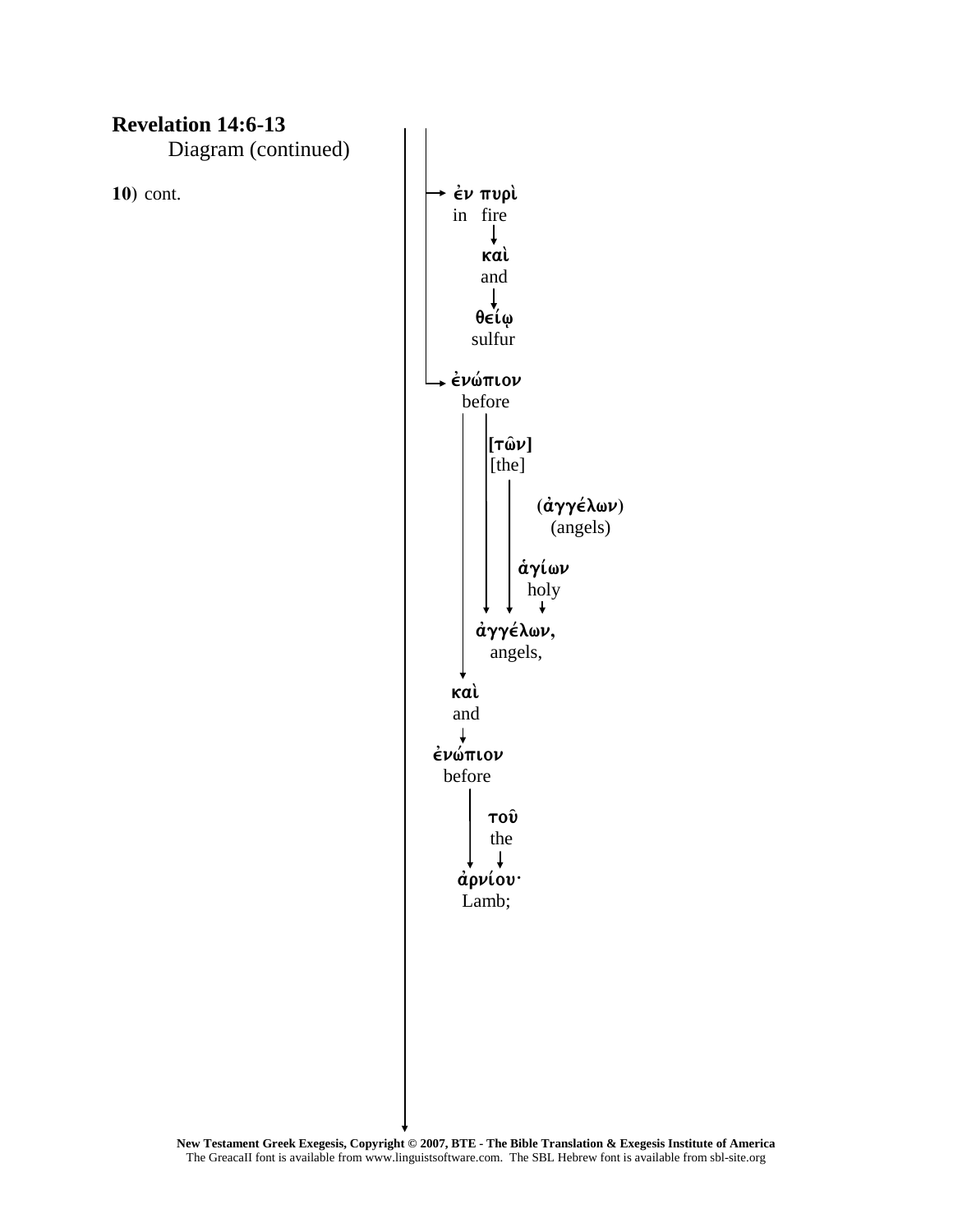

**New Testament Greek Exegesis, Copyright © 2007, BTE - The Bible Translation & Exegesis Institute of America** The GreacaII font is available from www.linguistsoftware.com. The SBL Hebrew font is available from sbl-site.org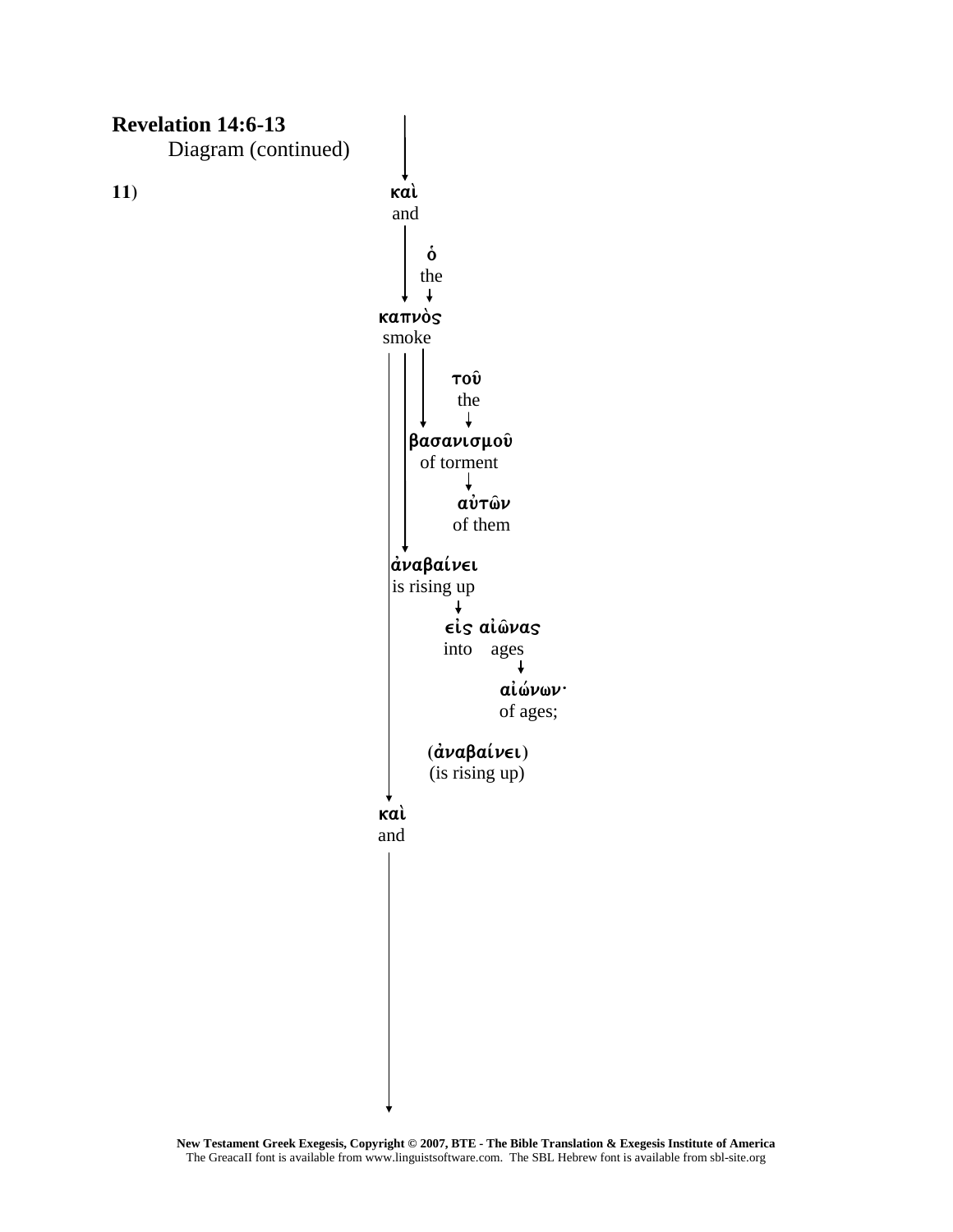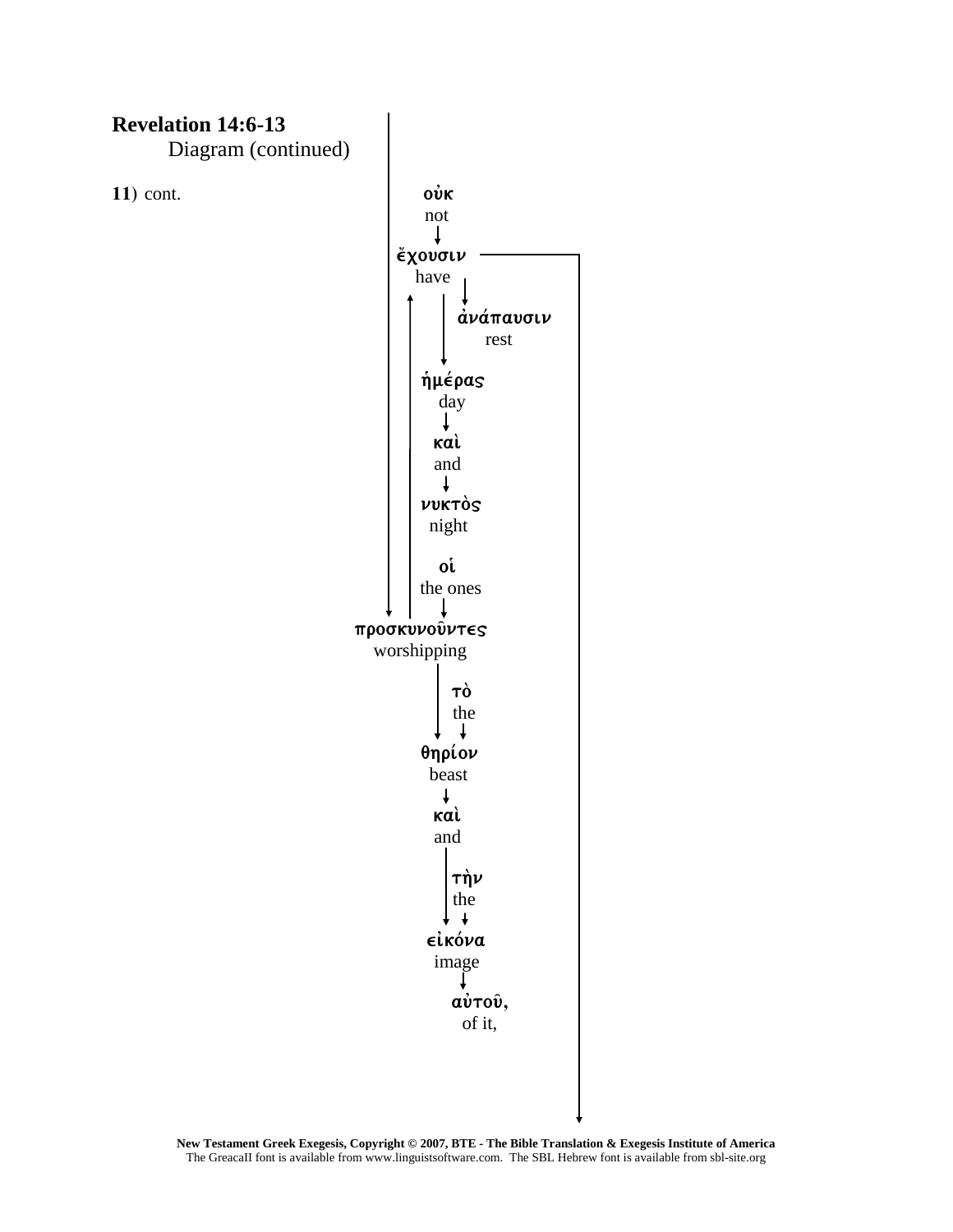Diagram (continued)

here where the state of the state of the state of the state of the state of the state of the state of the state of the state of the state of the state of the state of the state of the state of the state of the state of the



**12)** ιδιαίτερα το προσπάθει της προσπάθειας της προσπάθειας της προσπάθειας της προσπάθειας της προσπάθειας της προσπάθειας της προσπάθειας της προσπάθειας της προσπάθειας της προσπάθειας της προσπάθειας της προσπάθειας

**έστίν** 

is;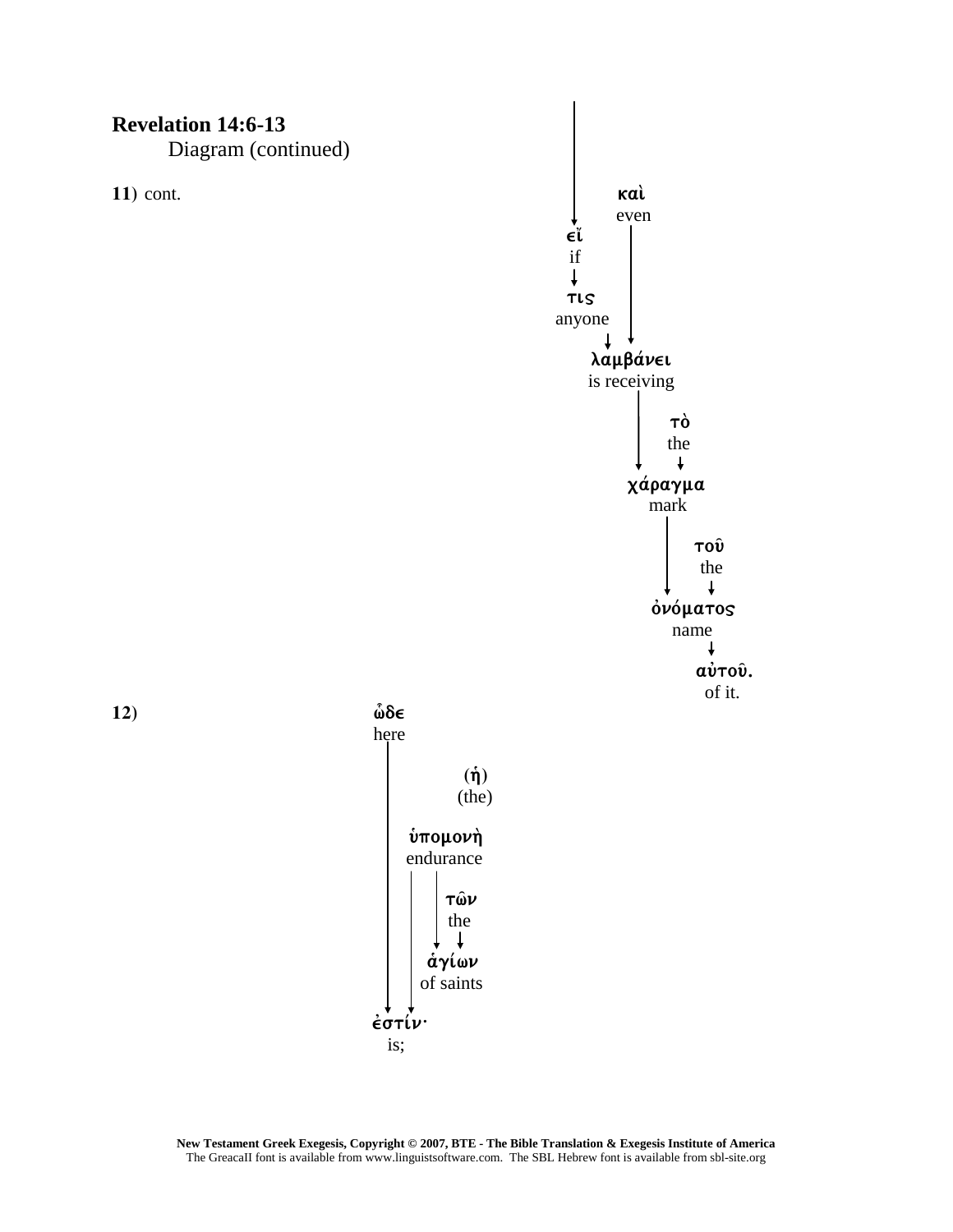Diagram (continued)

**12**) cont. **[** $\hat{\omega} \delta \epsilon$ ]

[here]  $\sim$  0.000  $\sim$  0.000  $\sim$  0.000  $\sim$  0.0000  $\sim$  0.0000  $\sim$  0.0000  $\sim$  0.0000  $\sim$  0.0000  $\sim$  0.0000  $\sim$  0.0000  $\sim$  0.0000  $\sim$  0.0000  $\sim$  0.0000  $\sim$  0.0000  $\sim$  0.0000  $\sim$  0.0000  $\sim$  0.0000  $\sim$  0.0000  $\sim$  0.0 the ones  $\downarrow$  $\tau$ ηρούντες keeping  $\frac{1}{2}$  ta;  $\frac{1}{2}$  ta;  $\frac{1}{2}$  ta;  $\frac{1}{2}$  ta;  $\frac{1}{2}$  ta;  $\frac{1}{2}$  ta;  $\frac{1}{2}$  ta;  $\frac{1}{2}$  ta;  $\frac{1}{2}$  ta;  $\frac{1}{2}$  ta;  $\frac{1}{2}$  ta;  $\frac{1}{2}$  ta;  $\frac{1}{2}$  ta;  $\frac{1}{2}$  ta;  $\frac{1}{2}$  ta;  $\frac{1}{2}$  t the state of the state of the state of the state of the state of the state of the state of the state of the state of the state of the state of the state of the state of the state of the state of the state of the state of t  $\perp$  $\epsilon$ ντολάς commandments  $\vert$   $\vert$  to $\hat{v}$ the contract of the contract of the contract of the contract of the contract of the contract of the contract of the contract of the contract of the contract of the contract of the contract of the contract of the contract o  $\theta$   $\cos \theta$  **Qeo**  $\theta$  **Qeo**  $\theta$  of God  $k$ ai;  $k$ ai;  $k$ ai;  $k$ ai;  $k$ ai;  $k$ ai;  $k$ ai;  $k$ ai;  $k$ and and a structure of the structure of the structure of the structure of the structure of the structure of the structure of the structure of the structure of the structure of the structure of the structure of the structur  $\frac{1}{\pi}$  the set of  $\frac{1}{\pi}$  the set of  $\frac{1}{\pi}$  the set of  $\frac{1}{\pi}$  the set of  $\frac{1}{\pi}$  the set of  $\frac{1}{\pi}$  set of  $\frac{1}{\pi}$  set of  $\frac{1}{\pi}$  set of  $\frac{1}{\pi}$  set of  $\frac{1}{\pi}$  set of  $\frac{1}{\pi}$  set of  $\frac$ the state of the state of the state of the state of the state of the state of the state of the state of the state of the state of the state of the state of the state of the state of the state of the state of the state of t  $\downarrow$ **πίστιν faith** that the contract of the contract of the contract of the contract of the contract of the contract of the contract of the contract of the contract of the contract of the contract of the contract of the contract of t  **jIhsou`.**  of Jesus.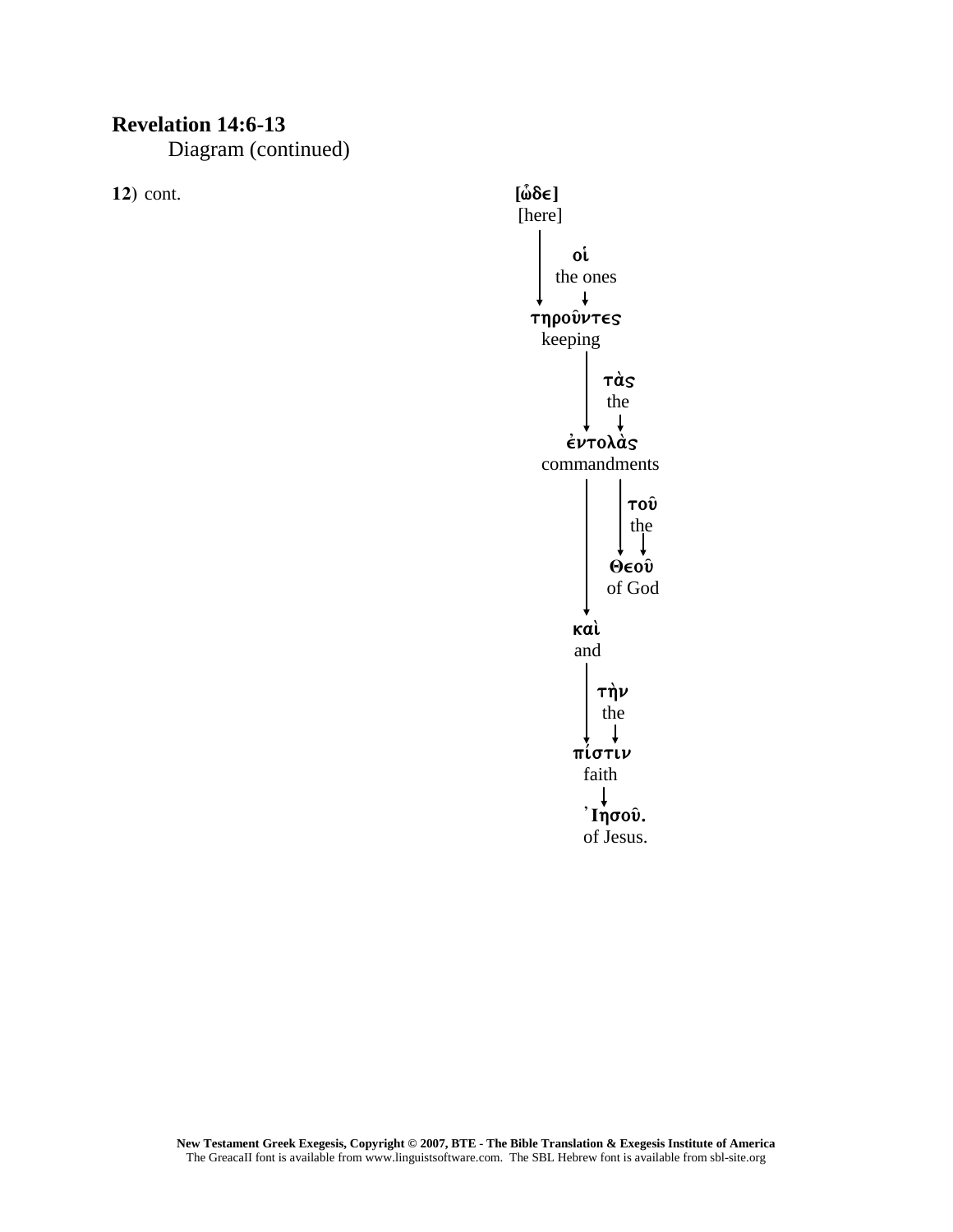

**New Testament Greek Exegesis, Copyright © 2007, BTE - The Bible Translation & Exegesis Institute of America** The GreacaII font is available from www.linguistsoftware.com. The SBL Hebrew font is available from sbl-site.org